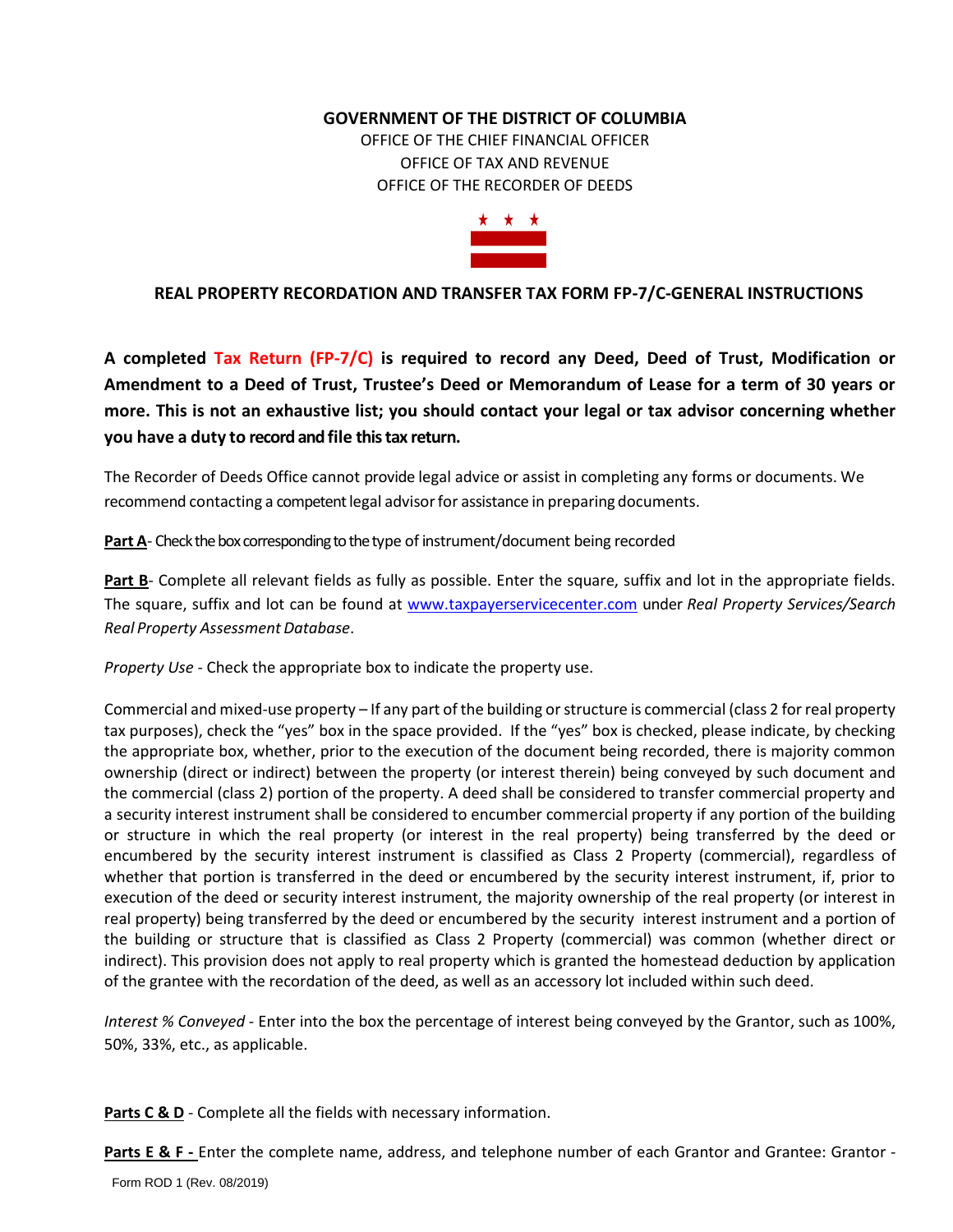party giving title; Grantee - party receiving title. **The address provided by Grantee in Part G will be used for mailing tax bills, assessment notices and other important notices.** It is the owner's responsibility pursuant to DC Code 42- 405 to advise the Office of Tax and Revenue of any change of address.

You should expect to receive real property tax bills twice a year (payable by March 31 and September 15). If you do not receive a tax bill, please contact the Office of Tax and Revenue at (202) 727-4829. Please send change of address requests to: Office of Tax and Revenue, Real Property Tax Administration, Attn: Maps & Title Unit, 1101 4<sup>th</sup> Street, SW, 5<sup>th</sup> Floor, Washington, DC 20024. A "Change of Address" form with filing instructions is available on the Office of Tax and Revenue's Web site, [www.taxpayerservicecenter.com.](http://www.taxpayerservicecenter.com/)

Part G - Complete with the necessary information if the billing address is different from the property address in part F.

# **Part H –**

**I. Deed** To be completed only when there is transfer of title of the real estate, leases for 30 years or longer including renewals, and life estates.

*Line 1* **"Acquisition Price":** Enter the total purchase price or consideration paid or to be paid, including cash, mortgages, and assumed liabilities. Provide a breakdown of the Acquisition Price by entering the relevant amounts under Cash; Deed of Trust and Assumed. For each Deed of Trust and Assumed Deed of Trust enter separately amounts that are exempt from recordation tax and amounts that are subject to recordation tax.

*Pursuant to DC Code §42-1103(b-1)(2)(D)* every purchase money deed of trust must recite on its face the amount of the purchase money it is securing. Enter the amount of purchase money shown on the face of the document in the "Purchase Money Amount" line(s) of this form.

*Line 2*: **"Current Tax Year Assessed Value":** Where there is no consideration paid or required to be paid for the real property or where such consideration is nominal (consideration is deemed nominal if it is less than 30% of the fair market value of the property), enter the fair market value (FMV) of the property using the latest total assessed value.

*Tax Exemption Application*: For any amounts which an exemption from transfer and/or recordation tax is claimed enter either the complete DC Code provision or the applicable paragraph number from Form ROD 7 and ROD 8. Supporting documentation is required to substantiate a claim for exemption. For more information see Form ROD 4 "Required for Claiming Exemption from Recordation and/or Transfer Tax".

**II. Deeds of Trust (No transfer of title):** To be completed only for security instruments that are not filed simultaneously with a deed of title. A separate Form FP7/C is to be filed for each deed of trust or mortgage. This section applies to deeds of trust which are refinances, modifications and amendments of commercial and residential deeds of trust; or commercial or residential loans that are not filed in conjunction with the purchase of real estate. Enter the total amount of the deed of trust; and then separately enter amounts that are exempt from recordation tax and amounts that are subject to recordationtax.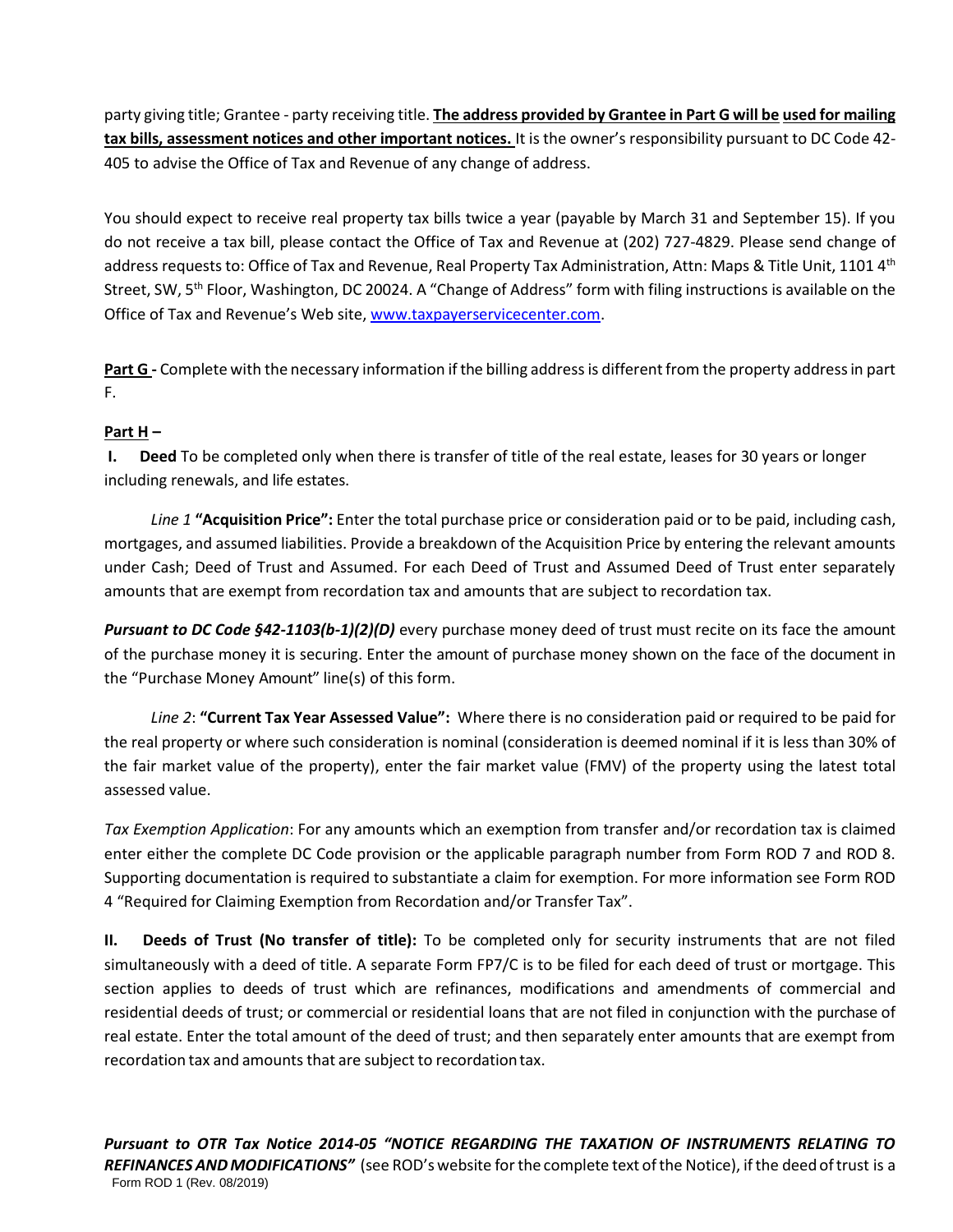commercial refinance, modification and/or amendment of a previously recorded deed of trust, where exemption from recordation tax is claimed, the following information and documentation must be attached to this form:

- 1. **Statementto the FP-7**. The statement at aminimum MUST contain the following information and the information MUST be presented in the following order:
	- a. The principal face amount of the debt being refinanced or amended/modified;

b. Instrument number, date ofrecordation, amount oftax paid asindicated on the recording stamp, and if applicable the exemption claimed on the prior instrument(s);

- c. Outstanding principal balance ofthe existing debt being refinanced ormodified/amended;
- d. In case of modification, amount of advances in the previous 12 months;
- e. New loanamount;

f. Taxable amount, resulting from the difference between the new loan amount, plus the amount of advances in case ofmodifications, lessthe outstanding principal balance ofthe existing deed. **Please enter the taxable amount in Line 3 Part H of the revised FP-7**;

**g.** Amount of recordation tax due. **Please enter this amount in Line 6 Part I of the revised FP-7/C.**

- 2. **Letter from lender**stating the outstanding principal amount of the existing debt;
- 3. Copy of **HUD1**;
- 4. **Copies** of previously recorded security instrumentssubjectto the refinance or modification;
- 5. Original **new security instrument** containing a recitalon itsface asto the instrument number ofthe deed of trust being refinanced, modified or amended.

*Line 3*: enter total amounts of taxable (nonexempt) deeds of trust from sub part I (Deed) and/or sub part II (Deeds of Trust-no transfer of title).

*Tax Exemption Application:* For any amounts which an exemption from recordation tax is claimed, enter either the complete DC Code provision or the applicable paragraph number from Form ROD 7. Supporting documentation is required to substantiate a claim for exemption. For more information, see Form ROD 4 "Required for Claiming Exemption from Recordation and/or Transfer Tax".

### **Part I - Computation of Tax**

For recordation tax on residential deed transfers by qualified first-time homebuyers, use Line 1. Multiply the rate of tax .725% by the amount from Part H, Line 1 or Line 2. If this tax rate is selected, attach form ROD 11.

For residential deed transfers where total consideration is less than \$400,000.00, use Lines 2 and 3 by entering the amount from Part H, Line 1 or Line 2.

For residential deed transfers where total consideration is \$400,000.00 and higher, use lines 4 and 5 by entering the amount from Part H, Line 1 or Line 2.

For commercial deed transfers (Class 2 and Mixed-Use properties) where total consideration is less than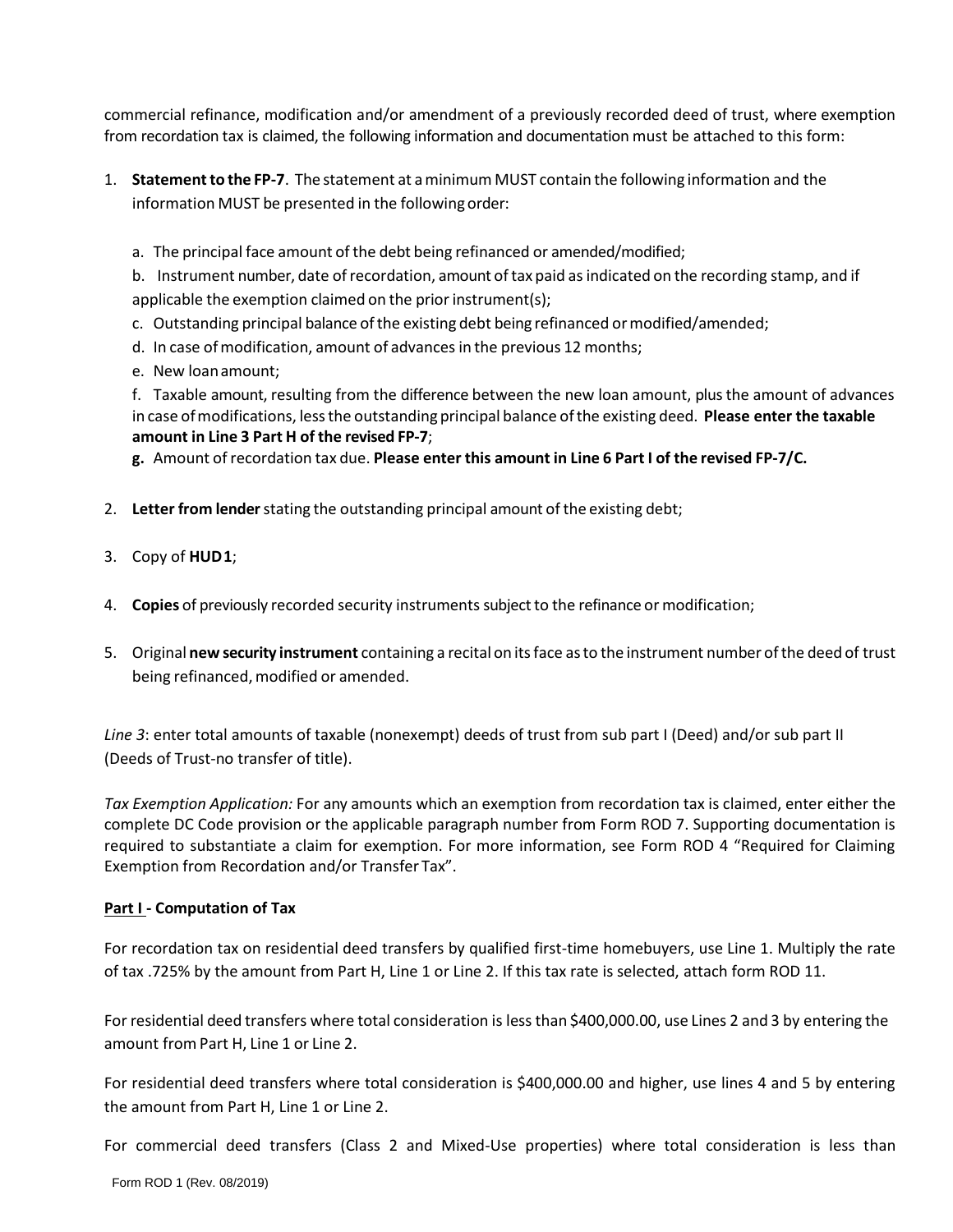\$2,000,000.00, use Lines 4 and 5 by entering the amount from Part H, Line 1 or Line 2.

For commercial deed transfers (class 2 and Mixed-Use properties) where total actual or imputed consideration is \$2,000,000.00 and higher, use Lines 7 and 8 by entering the amount from Part H, Line 1 or Line 2.

For all taxable (nonexempt) deeds of trust other than those reportable on line 9, use line 6 by entering the amount from Part H Line 3.

For all taxable (nonexempt) deeds of trust secured by properties that are Class 2 or Mixed-Use where total debt secured is \$2,000,000.00 and higher, use Line 9 by entering the amount from Part H Line 3.

The \$2,000,000 threshold test is applied by aggregating all debts in deeds of trust pertaining to the same real property that are recorded on the same day. Where the aggregate of debts is \$2,000,000 or higher, all such deeds of trust are reportable on line 9, regardless of the amount of the debt secured by the deed of trust (Refer to OTR Tax Notice).

**Part J - Names of all grantors** (party(ies) giving title) **and grantees** (party(ies) receiving title) must be listed in the tax return and those names must be printed. All signatures must be acknowledged and notarized.

Form ROD 2 "Affidavit Addendum/FP7CA" may be used when additional space is required for the SIGNATURES by all parties to the deed to the real property(ies). All signatures must be under oath, and this form must be attached to the Form FP-7/C.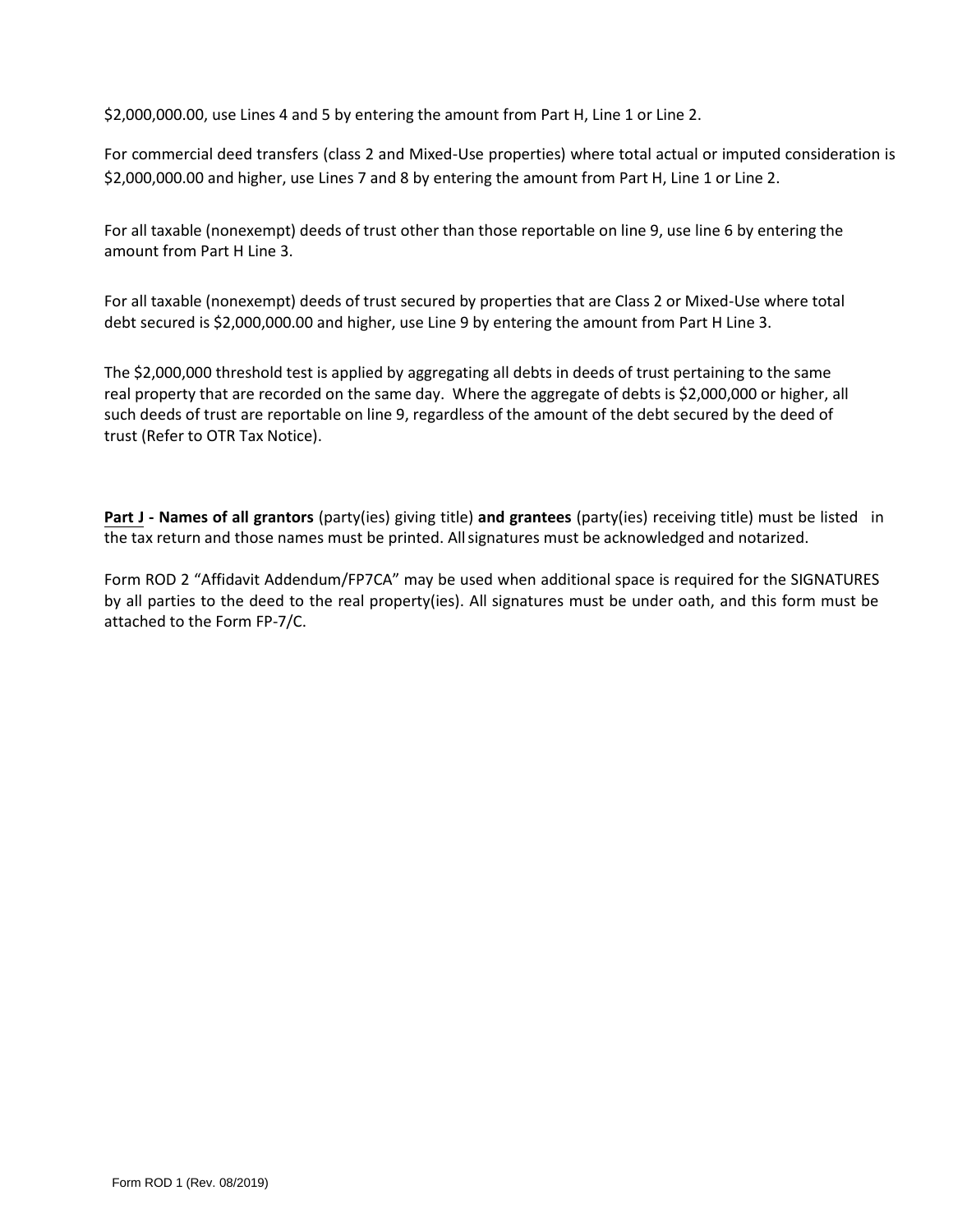| * * *                                                                                              |                                                                                                                                                                                                    |  |  |  |  |  |
|----------------------------------------------------------------------------------------------------|----------------------------------------------------------------------------------------------------------------------------------------------------------------------------------------------------|--|--|--|--|--|
|                                                                                                    | Real Property Recordation and Transfer Tax Form FP-7/C                                                                                                                                             |  |  |  |  |  |
| <b>Government of the</b><br><b>District of Columbia</b><br>Office of Tax and<br>Revenue            | <b>PART A - Type of Instrument</b><br>JDeed<br>Deed of Trust<br>Lease for a Term of 30 years or more<br>Re-recording<br>$\mathsf{J}$ Other:                                                        |  |  |  |  |  |
| <b>Recorder of Deeds</b><br>1101 4th St. Street, SW<br>Washington, DC 20024<br>Phone (202)727-5374 | <b>PART B - Property Description/Data/Property Being Conveyed</b><br>Square<br>Suffix<br>Square<br>Suffix<br>Lot<br>Lot<br>If more than one lot, list Square/Suffix/Lots below or attach addendum: |  |  |  |  |  |
|                                                                                                    | Square and/or Parcel<br>Lot(s)                                                                                                                                                                     |  |  |  |  |  |
|                                                                                                    | <b>Property Address:</b><br>Unit No.<br><b>Street Number</b><br><b>Street Name</b><br>Quadrant                                                                                                     |  |  |  |  |  |
|                                                                                                    | <b>Property Use:</b> Dwelling Units $\leq 5$<br>Apartment<br>Commercial                                                                                                                            |  |  |  |  |  |
|                                                                                                    | Is any part of the entire building commercial (Class 2)?<br>JYes*<br>Unimproved<br><b>JNo</b>                                                                                                      |  |  |  |  |  |
|                                                                                                    | *If Yes, is there majority common ownership prior to this transfer? (See Instructions)<br>$\mathbin{\sqcup}$ Yes†<br><b>No</b>                                                                     |  |  |  |  |  |
|                                                                                                    | † If Yes, this instrument will be taxed as commercial.                                                                                                                                             |  |  |  |  |  |
|                                                                                                    | Fee Interest % Conveyed:<br>$\%$                                                                                                                                                                   |  |  |  |  |  |
|                                                                                                    | Was personal property included in this transfer?<br>Yes*<br><b>No</b>                                                                                                                              |  |  |  |  |  |
|                                                                                                    | *If Yes, what type?<br>Estimated Value \$                                                                                                                                                          |  |  |  |  |  |
|                                                                                                    | <b>PART C - Instrument Submitted by or Contact Person</b><br>Name<br>Firm                                                                                                                          |  |  |  |  |  |
|                                                                                                    | Address <sup>[</sup>                                                                                                                                                                               |  |  |  |  |  |
|                                                                                                    | City<br>State<br>Zip                                                                                                                                                                               |  |  |  |  |  |
|                                                                                                    | <b>PART D - Return Instrument To</b>                                                                                                                                                               |  |  |  |  |  |
|                                                                                                    | Firm<br>Name<br>Phone No.<br>Address                                                                                                                                                               |  |  |  |  |  |
|                                                                                                    | State<br>City<br>Zip                                                                                                                                                                               |  |  |  |  |  |
|                                                                                                    | <b>PART E - Grantor(s) Information</b><br>Grantor<br>Grantor                                                                                                                                       |  |  |  |  |  |
|                                                                                                    | Grantor<br>Grantor                                                                                                                                                                                 |  |  |  |  |  |
|                                                                                                    | Phone No.<br>Address                                                                                                                                                                               |  |  |  |  |  |
|                                                                                                    | City<br>State<br>Zip                                                                                                                                                                               |  |  |  |  |  |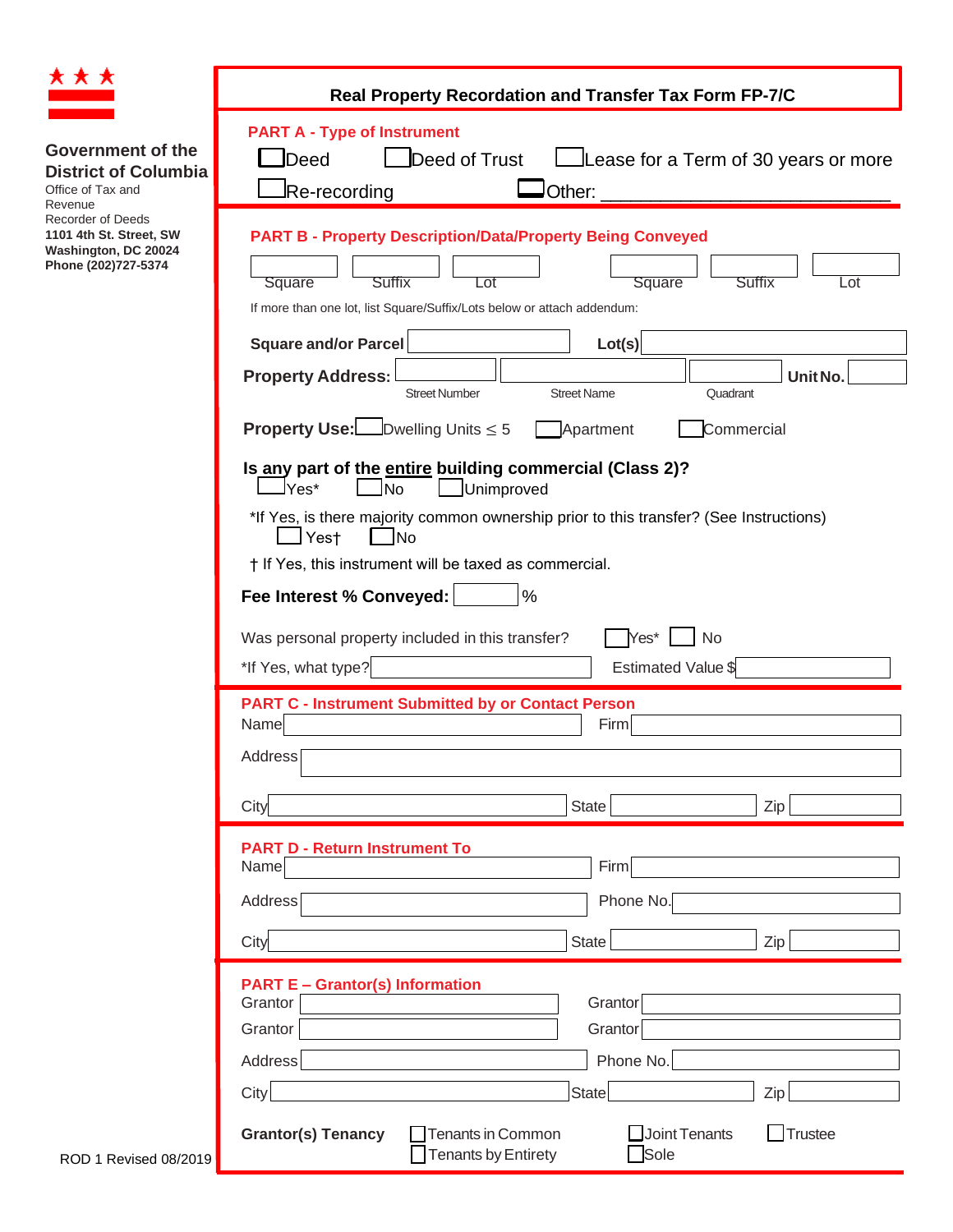

|                                                         | <b>PART F - Grantee(s) Information</b>                                                                                                                                                                                             |                                      |  |  |  |
|---------------------------------------------------------|------------------------------------------------------------------------------------------------------------------------------------------------------------------------------------------------------------------------------------|--------------------------------------|--|--|--|
|                                                         | Grantee<br>Grantee                                                                                                                                                                                                                 |                                      |  |  |  |
| <b>Government of the</b><br><b>District of Columbia</b> | Grantee<br>Grantee                                                                                                                                                                                                                 |                                      |  |  |  |
| Office of Tax and<br>Revenue                            | Phone No.<br>Address                                                                                                                                                                                                               |                                      |  |  |  |
| 1101 4th St. Street, SW                                 | City<br>State                                                                                                                                                                                                                      | $Zip \vert$                          |  |  |  |
| Washington, DC 20024<br>Phone (202)727-5374             |                                                                                                                                                                                                                                    |                                      |  |  |  |
|                                                         | Joint Tenants<br>$\Box$ Tenants in Common<br><b>Grantee(s) Tenancy</b>                                                                                                                                                             | $\Box$ Trustee                       |  |  |  |
|                                                         | $\Box$ Sole<br>$\Box$ Tenants by Entirety                                                                                                                                                                                          |                                      |  |  |  |
|                                                         | Lot<br>Square<br>Suffix                                                                                                                                                                                                            |                                      |  |  |  |
|                                                         | PART G - Mailing Address for Grantee (If different from Part F)                                                                                                                                                                    |                                      |  |  |  |
|                                                         | Last Name<br><b>First Name</b>                                                                                                                                                                                                     | Middle Name                          |  |  |  |
|                                                         | <b>Address</b><br>Unit No.                                                                                                                                                                                                         |                                      |  |  |  |
|                                                         | City<br>State                                                                                                                                                                                                                      | Zip                                  |  |  |  |
|                                                         | Phone                                                                                                                                                                                                                              |                                      |  |  |  |
|                                                         |                                                                                                                                                                                                                                    | <b>Tax Exemption Application</b>     |  |  |  |
|                                                         | <b>PARTH-Consideration and Financing</b><br>"complete all items; insert zero if no amount"                                                                                                                                         | <b>Recordation Tax/Transfer Tax</b>  |  |  |  |
|                                                         | I. Deed                                                                                                                                                                                                                            | (Cite to Specific DC Code Provision) |  |  |  |
|                                                         | <b>Acquisition Price</b><br>1.                                                                                                                                                                                                     |                                      |  |  |  |
|                                                         |                                                                                                                                                                                                                                    |                                      |  |  |  |
|                                                         | Cash                                                                                                                                                                                                                               |                                      |  |  |  |
|                                                         | Amount of 1 <sup>st</sup> Deed of Trust _____________                                                                                                                                                                              |                                      |  |  |  |
|                                                         |                                                                                                                                                                                                                                    |                                      |  |  |  |
|                                                         | Other Exempt Amount <b>contained a manufacturer and the COV</b> contains the contact of the contact of the contact of the contact of the contact of the contact of the contact of the contact of the contact of the contact of the |                                      |  |  |  |
|                                                         | Nonexempt Amount:                                                                                                                                                                                                                  |                                      |  |  |  |
|                                                         | Amount of 2 <sup>nd</sup> Deed of Trust                                                                                                                                                                                            |                                      |  |  |  |
|                                                         |                                                                                                                                                                                                                                    |                                      |  |  |  |
|                                                         |                                                                                                                                                                                                                                    |                                      |  |  |  |
|                                                         | Nonexempt Amount:                                                                                                                                                                                                                  |                                      |  |  |  |
|                                                         |                                                                                                                                                                                                                                    |                                      |  |  |  |
|                                                         |                                                                                                                                                                                                                                    |                                      |  |  |  |
|                                                         |                                                                                                                                                                                                                                    |                                      |  |  |  |
|                                                         | Nonexempt Amount:<br><u> 2000 - Jan Jan James Alexander (</u>                                                                                                                                                                      |                                      |  |  |  |
| 2. Current Tax Year Assessed Value                      |                                                                                                                                                                                                                                    |                                      |  |  |  |
|                                                         |                                                                                                                                                                                                                                    |                                      |  |  |  |
|                                                         |                                                                                                                                                                                                                                    |                                      |  |  |  |